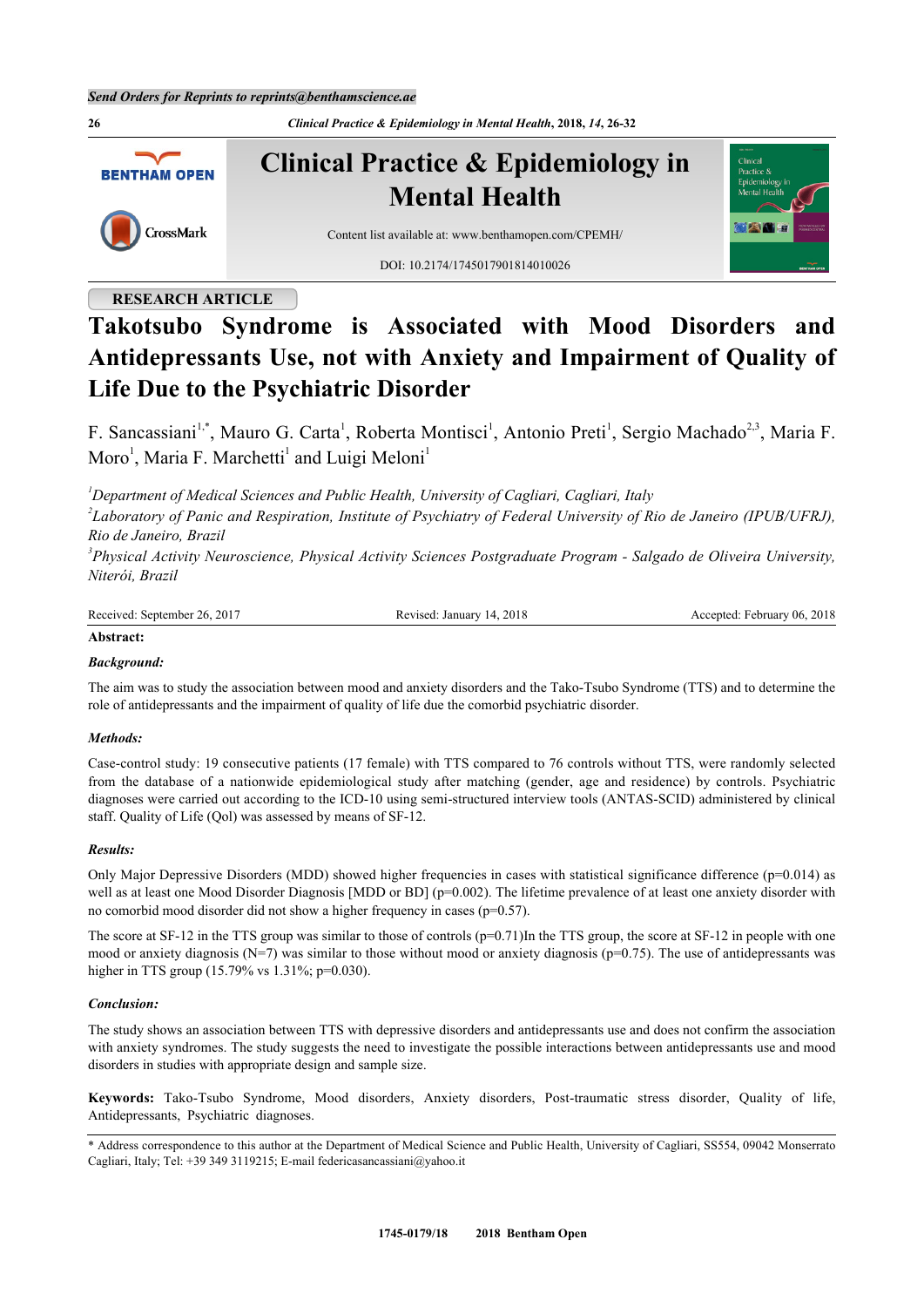## **1. BACKGROUND**

Tako-Tsubo Syndrome (or stress-induced cardiomyopathy) is a reversible clinical entity that mimics acute myocardial infarction. Peculiar features of this syndrome are the lack of evidence of obstructive coronary artery disease on emergent coronary angiography and the transient left ventricular wall motion abnormalities most often involving the apical region that confers to the left ventricle, the typical shape of the pot used for trapping octopus in Japan named as "Tako-Tsubo Syndrome" [[1,](#page-5-0) [2\]](#page-5-1).

Although extensive myocardial dysfunction often resolves rapidly, mortality is comparable with that of patients with coronary acute syndromes [[3\]](#page-5-2).

The syndrome usually occurs in postmenopausal women and is typically elicited by emotional or physical stress. An acute increase in cathecolamine surge leading to severe coronary microvascular spasm with myocardial dysfunction has been proposed as the main pathogenetic mechanism and a prior history of mood and anxiety symptoms was found to be associated to this syndrome [\[4](#page-5-3)]. The latter has been confirmed by the International Tako-tsubo Registry by showing that lifetime psychiatric affective or anxiety disorders were more frequent in patients with Tako-Tsubo Syndrome than in patients with acute coronary syndrome (55.8% versus with 25.7% of cases) [[3\]](#page-5-2).

However, whether the vulnerable substrate for Tako-Tsubo Syndrome is the history of a mood or anxiety disorder in itself, due to the chronic distress, or the antidepressant drugs or, as it seems more likely, both psychiatric illness and treatment, remains unclear. In fact, many antidepressants produce a chronic increase in sympathetic nervous drive in cardiovascular circulation as a side effect of the increase of catecholamines in the central nervous system, that might be amplified acutely by a stressful trigger [[5\]](#page-5-4).

An indisputable fact is the several cases of Tako-Tsubo Syndrome reported in the literarture induced as a consequence of convulsant antidepressant therapy in which the elevated levels of catecholamines subsequent to the convulsant antidepressant therapy may be implicated [\[6](#page-5-5) - [9\]](#page-5-6).

A first important step in understanding the meaning of the association between psychiatric disorders and Tako-Tsubo Syndrome is to see if there is a specific association between particular anxiety or mood disorders. Until now, studies have been conducted using methodologies that only allow broad diagnoses of groups of disorders, such as structured clinical brief interviews [[10\]](#page-5-7), questionnaires [[11\]](#page-5-8), or rating scales [[12\]](#page-5-9), which allow the detection of only anxious or depressive symptoms without a specific diagnosis label.

The aim of this study is to clarify if there is an association between specific mood and anxiety disorders and the Tako-Tsubo Syndrome by using a semi-structured psychiatric interview conducted by clinical staff that allows diagnosis in accordance with the ICD-10 system [\[13](#page-6-0)] and a case-control design.

A secondary aim is to determine the impairment of quality of life due to the Tako-Tsubo Syndrome and the role of the concomitant psychiatric disorder, as well the role of concomitant life events.

## **2. METHODS**

#### **2.1. Design**

It was a case control design.

#### **2.2. Study Sample**

The cases were 19 consecutive patients with Tako-Tsubo Syndrome admitted to the Coronary Care Unit of the University Hospital San Giovanni di Dio in Cagliari, Italy between January 2012 and December 2014. The control group included 76 subjects with no diagnosis of Tako-Tsubo Syndrome randomly selected from the databank of an epidemiological survey on health and mental health in Italy [[14](#page-6-1) - [16](#page-6-2)]. The selection of sex- age- and residence- matched controls from the 3498 subjects was carried out with a randomized block design. A block that included all eligible agematched  $(\pm 1$  year), sex-matched and residence-matched (by Italian region) controls in the databank was built for each case. Four individuals per block were drawn for each case, excluding the selected subjects from the remaining blocks.

#### **2.3. Psychiatric Diagnosis Interview, Tools, and Psychiatric Assessment**

Patients were assessed one month after the acute events. The psychiatric interviews were conducted by means of the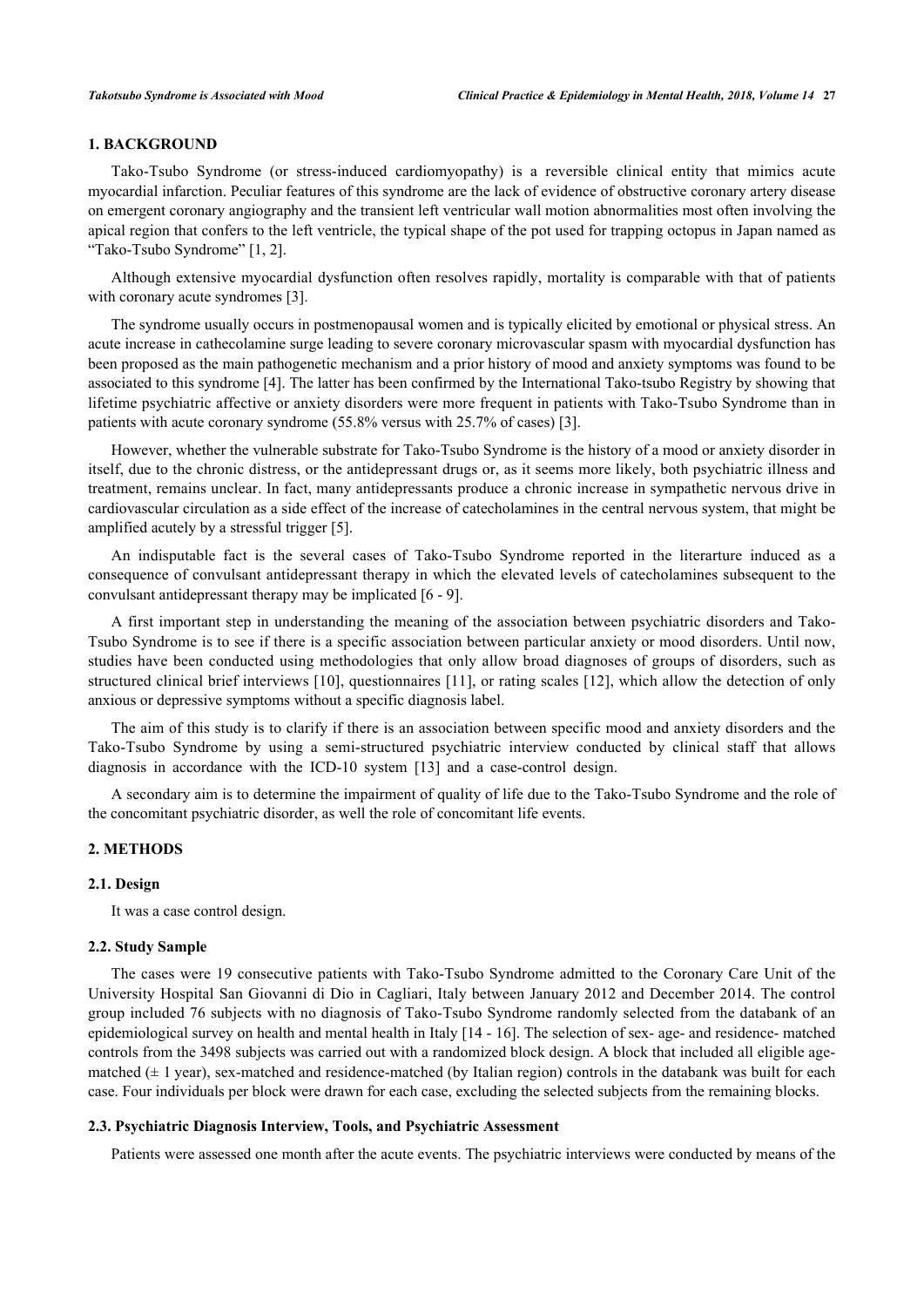"Advanced Neuropsychiatric Tools and Assessment Schedule" (ANTAS) [[17](#page-6-3)]. A semi-structured clinical interview derived in part from the SCID-I non-patient version (SCID-I/NP) [[18\]](#page-6-4) was used to assess the presence of psychiatric disorders according to the ICD-10 diagnosis [\[13](#page-6-0)].

The ANTAS tool was administered by clinical staff (physicians, psychologists) with adequate training. A previous study [[17\]](#page-6-3) pointed out that diagnoses resulting from the ANTAS interview were comparable and reable to those found with SCID.

A questionnaire on psychotropic drug consumption, prescription circumstances and health services utilization was also adminstered in cases and controls [[17\]](#page-6-3).

The perceived quality of life was measured by means of the Short Form Health Survey (SF-12) [[19](#page-6-5)] in the Italian version [\[20](#page-6-6)]. The SF-12 components are the seven dimensions: activity, limitations due to health conditions, emotional state, physical pain, perception of general health, vitality, social relationship and psychosocial disability. The tool measures the month prior to evaluation and higher scores correspond to a better quality of life.

### **2.4. Diagnosis of Tako-Tsubo Syndrome**

The Mayo Clinic criteria were followed in diagnosing Tako-Tsubo Syndrome [\[21](#page-6-7), [22](#page-6-8)], including:

- 1. Transient regional left ventricular systolic dysfunction;
- 2. Absence of obstructive coronary disease or acute plaque rupture (on angiography);
- 3. New mild or moderate ECG abnormalities (such as ST elevation or T inversion) or elevation in cardiac troponin;
- 4. Exclusion of pheochromocytoma or myocarditis.

#### **2.5. Screening Controls for Tako-Tsubo Syndrome**

During the interviews of the controls, each was asked about general wellbeing, consultation with physicians and diagnosis of illness, and medical tests they underwent routinely (e.g., work/education periodical controls or driver's license or hunter's license eligibility tests). Diagnosis of physical illness was reported on a structured form. People with acute or chronic myocardiopathy were excluded.

## **3. DATA ANALYSIS**

Lifetime prevalence of ICD-10 [\[13](#page-6-0)], Major Depressive Disorder (MDD), Bipolar Disorder (BD) (including Bipolar I and Bipolar II), Post-Traumatic Stress Disorder (PTSD), Panic Disorder (PD) and Generalized Anxiety Disorder (GAD) were calculated in cases and controls. The odds ratio for each ICD-10 diagnosis, as well as for all mood disorders, for all anxiety disorders without comorbidity with mood disorders and for all mood or anxiety disorders (dependent variables) were calculated using the control group as a "pivot" with univariate analysis (owing to the matching method, the groups were balanced by age and gender). The analysis of variance (ANOVA one-way) was used for measuring the parametric variables; the  $\chi^2$  test was used for nonparametric variables. The odds ratio and 95% confidence intervals (OR 95% CI) were calculated with Miettinen's simplified method.

## **4. RESULTS**

The study samples were represented by 19 cases (17 female) with a diagnosis of Tako-Tsubo Syndrome and by a control group of 76 subjects (68 females) without a diagnosis of Tako-Tsubo Syndrome; the matching method allowed controls to be perfectly homogeneous with cases by age and gender. The characteristics of cases and controls are reported in Table **[1](#page-2-0)**.

#### <span id="page-2-0"></span>**Table 1. Demographic characteristics of cases and controls.**

| <b>Characteristics</b> | Cases            | Controls         |  |  |
|------------------------|------------------|------------------|--|--|
| Sample size            | 10               |                  |  |  |
| <b>Gender</b> (Female) |                  | 68               |  |  |
| Age (mean $\pm$ sd)    | $63.26 \pm 9.21$ | $63.26 \pm 9.03$ |  |  |

Table **[2](#page-3-0)** shows the lifetime prevalence and the measure of association of psychiatric disorders (MDD, BD, PTSD, PD and GAD) as well as all people with at least one mood disorder and all people with at least one anxiety disorder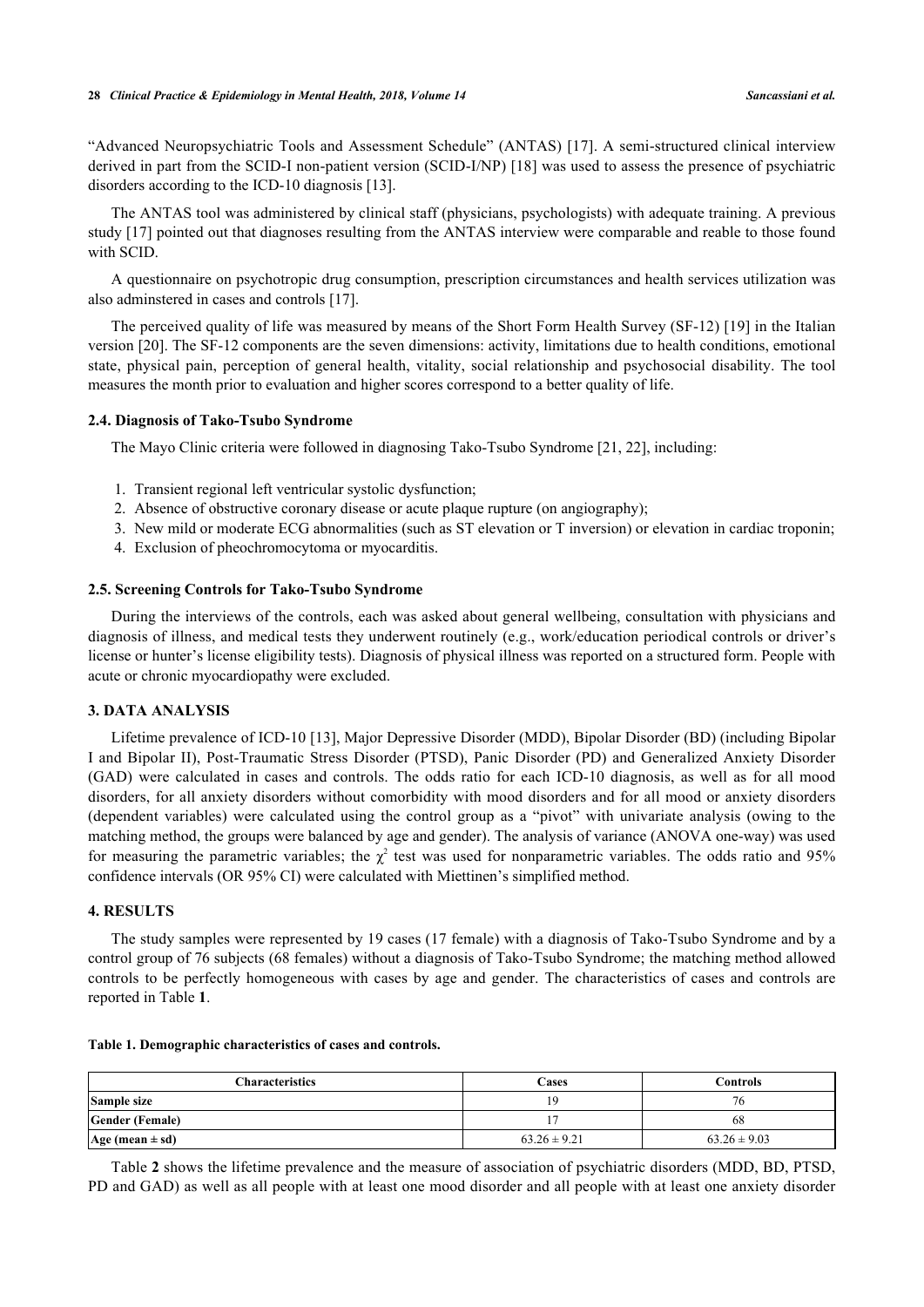without comorbidity with mood disorders; all people with at least one mood or anxiety disorder in cases and controls. All psychiatric disorders evaluated in this study showed a higher prevalence in cases, but only in MDD, the difference reached statistical significance  $(26.3\%)$ % *vs*  $6.57\%$ ;  $\chi^2$  = 6.27, p=0.014) as well as the association of people with at least one mood disorder diagnosis and Tako-Tsubo Syndrome (31.5% *vs* 6.57%;  $\chi^2$ = 9.27, p=0.002). On the contrary, the lifetime prevalence of people with at least one anxiety disorder without mood disorder showed a low frequency in patients with Tako-Tsubo Syndrome. The difference versus controls did not reach statistical significance (10.52% vs 3.95%;  $\chi^2$  with Yates correction 0.33, p=0.57).

|                                                                                    | Cases                              | <b>Controls</b>   | $\chi^2$ | p     | <b>OR</b>                 | CI 95%         |
|------------------------------------------------------------------------------------|------------------------------------|-------------------|----------|-------|---------------------------|----------------|
| <b>Psychiatric Disorders</b>                                                       | $(N=19)$                           | $(N=76)$          |          |       |                           |                |
| Major Depressive<br>Disorder                                                       | $5(26.3\%)$                        | $5(6.57\%)$       | 6.27     | 0.014 | 4.92                      | $1.05 - 23.52$ |
| <b>Bipolar</b><br>Disorder                                                         | $1(5.26\%)$                        | $0(0\%)$          |          |       | $[0.57 *]P=0.45$ Not Calc |                |
| Post-Traumatic Stress Disorder                                                     | $1(5.26\%)$                        | $2(2.63\%)$ 0.02* |          | 0.98  | 2.13                      | 0.08-35.95     |
| Generalized Anxiety Disorder                                                       | $2(10.53\%)$ 2 $(2.63\%)$ 0.80*    |                   |          | 0.37  | 4.35                      | 0.40-47.74     |
| Panic Disorder                                                                     | $1(5.26\%/0)$ 3(3.94%)             |                   | $0.01*$  | 0.99  | 1.35                      | $0.05 - 16.19$ |
| Any Mood<br>Disorder                                                               | 6(31.5%)                           | $5(6.58\%)$       | 9.28     | 0.002 | 6.55                      | 1.47-30.09     |
| <b>Any Anxiety Disorder</b><br>(without Mood Disorder)                             | $1(5.26\%)$                        | $3(3.94\%)$ 0.01* |          | 0.99  | 1.35                      | $0.05 - 16.19$ |
| Any Mood or Anxiety<br>Disorder                                                    | $7(36.84\%)$ $[8(10.52\%)]$        |                   | 9.64     | 0.002 | 5.95                      | 1.52-23.19     |
| Use of Antidepressants in the last month                                           | 3(15.79%)                          | $1(1.31\%)$ 4.71* |          | 0.030 | 14.06                     | 1.17-376.14    |
| Use of Antidepressants in the last month, standardized by<br>Depressed in controls | $1,77(9.31\%)$ $1(1.31\%)$ $3.43*$ |                   |          | 0.067 | 7.70                      | 0.45-238.21    |
| *Yates correction                                                                  |                                    |                   |          |       |                           |                |

<span id="page-3-0"></span>

The SF-12 mean score±sd in the Tako-tsubo group was 34.76±6.92, *versus* 35.35±6.23 in the control group (ANOVA 1 way: df 1,93,94; F=0.4; p=0.71); the SF-12 mean score±sd in people with one mood or anxiety diagnosis in the Tako-tsubo group (N=7) was 34.00±2.92, *versus* 35.17±9.25 in people of the Tako-tsubo group without anxiety or mood diagnosis (ANOVA 1 way: df 1,17,10; F=0.104; p=0.75). In 17 out of 19 (84.47%) patients with Tako-Tsubo Syndrome, at least one relevant life event (such as death or severe illness of a relative, job loss, serious bickering in family or with friends) was found one month prior to hospitalization. The two cases without relevant life events showed no association with psychiatric disorders, and the frequency of prior life events in people with Tako-tsubo and psychiatric disorders compared to those with Tako-tsubo but without them (Fisher exact test = 0.508) showed no statistical significance.

The use of antidepressants in the month prior the interview, was found in 3 (15.79%) out of patients with Tako-Tsubo Syndrome and in 1 (1.31%) out of subjects in the control group ( $\chi^2$  with Yates correcrion =4.71; p=0.030; OR=14.06; CI95% 1.17-376.14). Out of 3 cases using antidepressants in Tako-tsubo group, 1 was diagnosed of MDD, 1 of BD and 1 had no diagnosis of mood disorders at ANTAS-SCID; the control using antidepressants diagnosed MD. After direct standardization considering the freqeuency of mood disorder in the control group, the association with the use of antidepressants and Tako-Tsubo Syndrome became weak, and it was found at the limit of the statistical significance  $(9.3\% \text{ vs } 1.3\%; \chi^2=0.064)$ .

## **5. DISCUSSION**

Our work has confirmed the association of the Tako-Tsubo Syndrome with mood disorders, and with depressive disorders in particular. Our data do not appear to confirm the association between Tako-tsubo and anxious syndromes previously reported in literature [\[10](#page-5-7), [12](#page-5-9), [23](#page-6-9)].

The study highlighted an association between Tako-Tsubo Syndrome and the use of antidepressants, but the sample is too small to perform a multivariate analysis to study the interaction of the two factors. The standardization of the case sample based on the frequency of mood disorders in the controls reduces the strength of the association between Tako-Tsubo Syndrome and the use of antidepressant drugs (in this way irrespective of the presence of mood disorders) at the limits of the statistical significance.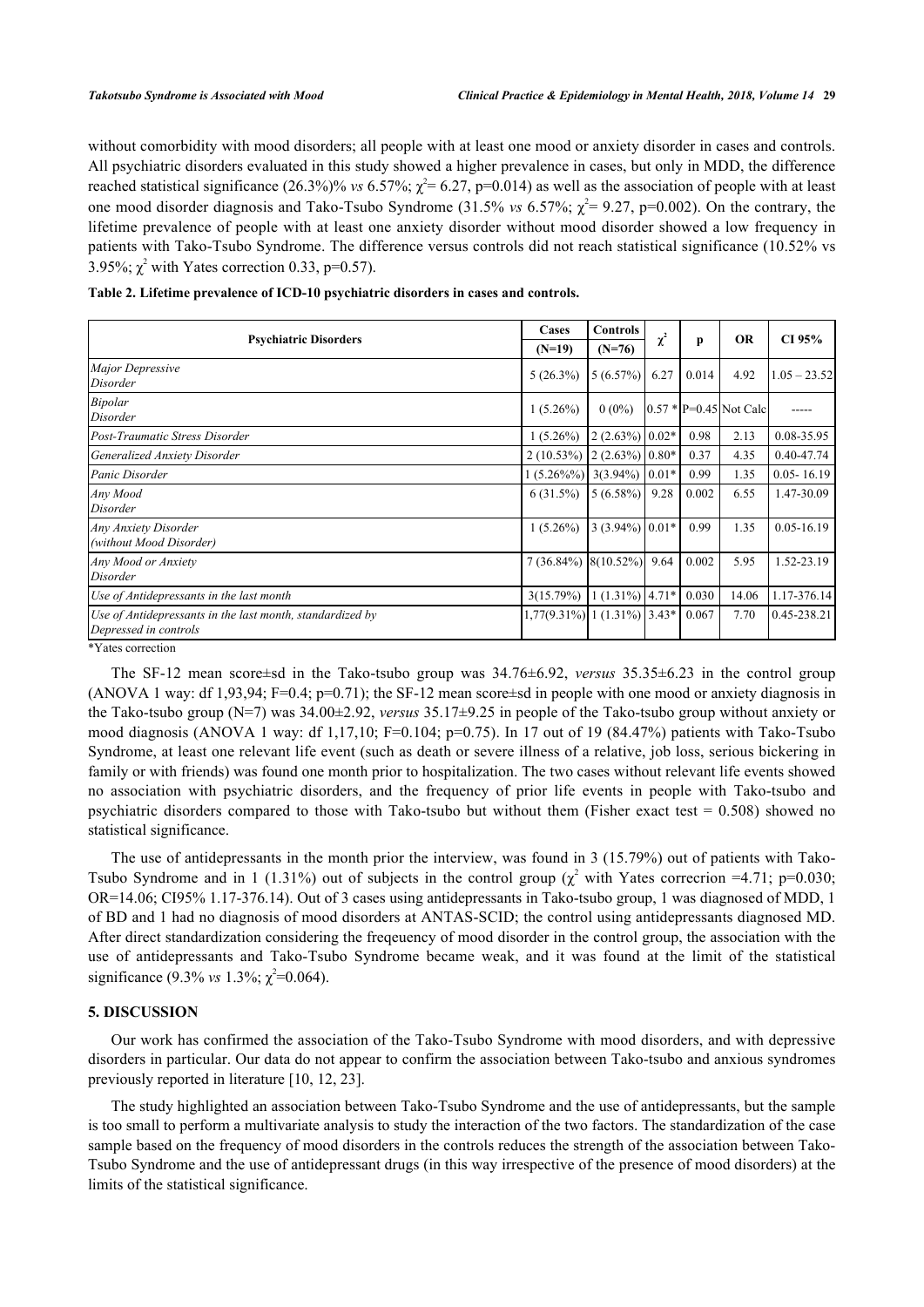#### **30** *Clinical Practice & Epidemiology in Mental Health, 2018, Volume 14 Sancassiani et al.*

The divergence in the association with Tako-tsubo e Anxiety Disorders shown in literature data may be because this is the first study to have used diagnoses according to international criteria based on semi-structured clinical interviews conducted by the clinical staff [[17,](#page-6-3) [23](#page-6-9)]. In our survey, we separately analyzed the patients with anxiety disorders from those with comorbid anxiety-depression in order to understand if anxiety alone may be a determinant or if comorbidity with mood disorder could be a confounding factor.

Some previous studies used an anxiety disorder diagnosis in accordance with international classification systems [\[24](#page-6-10)] such as DSM-IV TR [[18\]](#page-6-4). However, the diagnosis was based on clinical records and therefore, not verified through semi-structured interviews, which is recognized as the method most capable to producing reliable diagnoses in psychiatry. Other surveys adopted screening by brief structured clinical interviews [[10\]](#page-5-7), questionnaires [[11\]](#page-5-8), or rating scales [\[12](#page-5-9)] but this is the first study to the best of our knowledge that used a more complex methodology.

Anxiety and depression are often associated, especially in cardio-circulatory disorders [[25](#page-6-11) - [28](#page-6-12)]. However, in the broad spectrum of mood and anxiety disorders, there are different disorders requiring even different treatments. Although many antidepressants are also indicated in anxiety disorders, they are rarely used in anxiety disorders not associated with depression in Italy [\[29](#page-6-13)].

If one attempts to gain a better understanding of whether the association of Tako-Tsubo Syndrome with depressive disorders is at least partly due to the use of antidepressants, adequate diagnoses should be used and the anxiety and depression disorders should be clearly distinguished.

On the other hand, the results may be affected by the fact that a study with a small sample size does not have the power to show differences in the association of Tako-tsubo with anxiety disorders that would have emerged in a larger sample. In any case, it must be emphasized that anxiety disorders have high rates of prevalence in the community: for example, a 12-month prevalence of 1.9-5.1% only for Generalized Anxiety Disorders (GAD) [\[30](#page-6-14)]. With similar or even lower frequencies in the community, depressive disorders were found to be associated with Tako-Tsubo Syndrome in our sample. It has often been found that Tako-Tsubo Syndrome can be a consequence of stress and that the underlying element of the association may be due to the high stress associated with depressive anxiety disorders [[10\]](#page-5-7).

The data of our study neither reinforce nor contradict this hypothesis, but are based on theories that depressive lifetime disorders may lower the vulnerability to stress and to the stress linked to life events [[31](#page-6-15)]. In our sample, we found high percentages of both depressive disorders and life events in people with Tako-Tsubo Syndrome; these are the elements that may suggest a role of depressive disorders per se, independently of the treatment as a possible causal factor. On the other hand, the cases in our observations showed no impairment of the quality of life of those with Tako-Tsubo Syndrome only or, above all, of those with associated mood disorder, so that one may suspect that the effect on stress of the mood disorders alone may not be sufficient to support that the cause of the association is the depressive disorders alone.

#### **6. LIMITS**

A limitation of this survey is the fact that, while the cases received a diagnosis of Tako-Tsubo Syndrome in a clinical setting according to the standard criteria, in the control sample, the diagnoses were based only on medical history and previous investigations. Thus, a number of people who screened negative for Tako-Tsubo Syndrome may be undiagnosed. But this limit does not detract from the relevance of the association with mood disorders, because, in the light of possible false positives in the control group, it will only decrease the measure of association between cases and controls. Also given the low frequency of the Tako-Tsubo Syndrome, the chance of a case between the controls is really low.

#### **CONCLUSION**

Our work, first carried out with psychiatric semi-structured interviews administered by clinicians, has confirmed the association of the Tako-Tsubo Syndrome with mood disorders and with depressive disorders in particular.

The results do not appear to confirm the association between Tako-Tsubo Syndrome and anxious syndromes.

Data on the use of antidepressants suggests an effect of these drugs regardless of the effect of depression but the results are not conclusive. The study suggests the need for studies with adeguate sample size and methods to better define if there is an independent role of the two factors (depressive disorders and antidepressants use) and/or a possible interaction.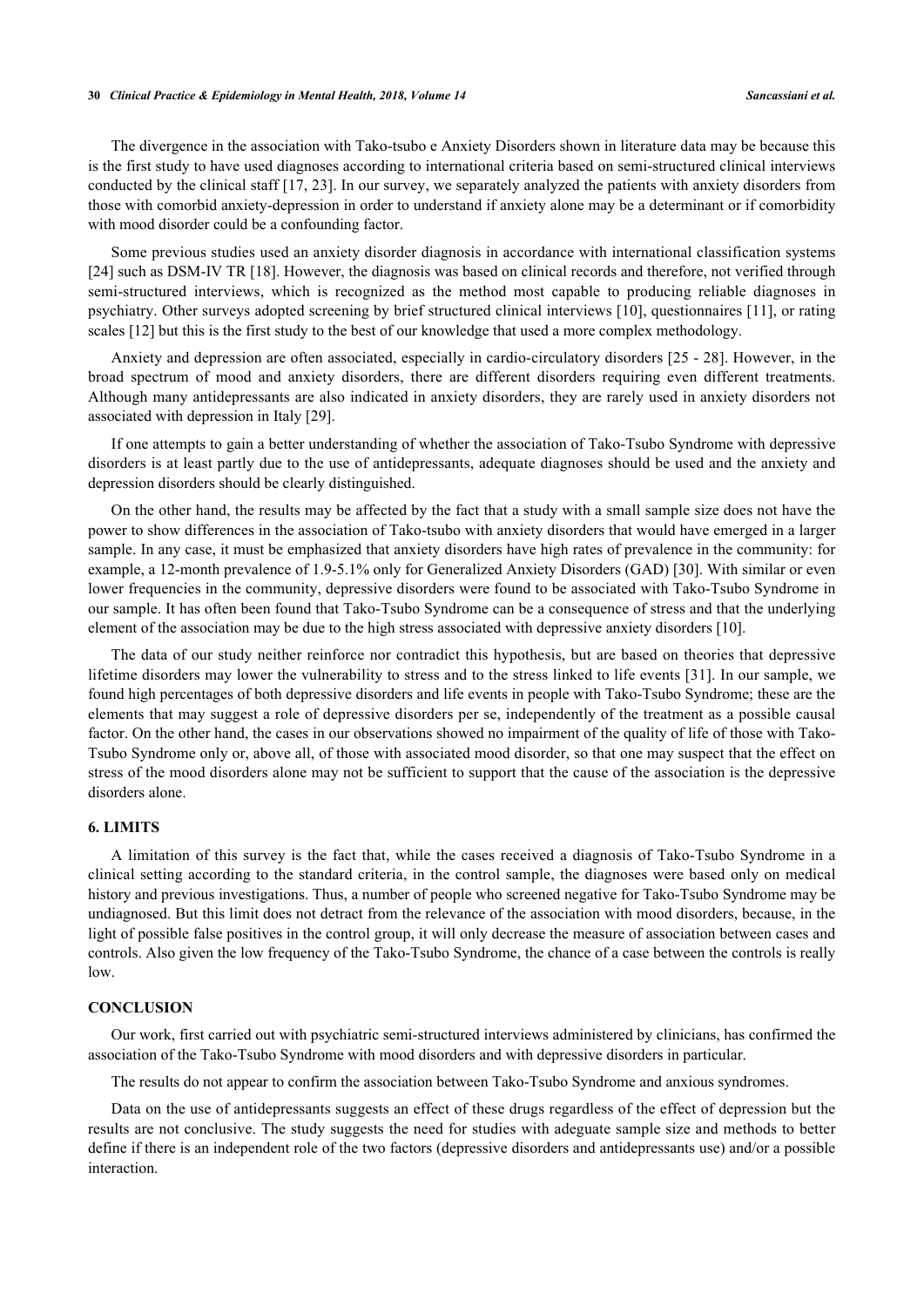## **ETHICS APPROVAL AND CONSENT TO PARTICIPATE**

The study was carried out according to the ethical principles of the Helsinki Declaration. The ethics committee of the Italian National Health Institute (Rome) approved the epidemiological survey from which data bank controls have been drawn, the approved project planned a series of case control studies using the data bank of the study. The ethics committee of the Azienda Mista Ospedaliero Universitaria di Cagliari, Italy approved the study presented in this paper.

## **HUMAN AND ANIMAL RIGHTS**

No animal were used in this study, Reported experiments on humans were in accordance with the ethical standards of the committee responsible for human experimentation (institutional national), and with the Helsinki Declaration of 1975, as revised in 2008 [\(http://www.wma.net/20activities/10ethics/10helsinki/](http://www.wma.net/en/20activities/10ethics/10helsinki/)).

#### **CONSENT FOR PUBLICATION**

The participants gave their written informed consent forparticipation and for the subsequent publication of the results. Data were anonymously collected with a code number identifying each subject.

#### **CONFLICT OF INTEREST**

The authors declare no conflict of interest, financial or otherwise.

## **ACKNOWLEDGEMENTS**

#### Declared none.

## **REFERENCES**

- <span id="page-5-0"></span>[1] Sato HT, Uchida T, Dote K, Ishihara M. Tako-tsubo-like left ventricular dysfunc- tion due to multivessel coronary spasm.Clinical Aspect of Myocardial Injury: From Ischemia to Heart Failure. Tokyo: Kagakuhyoronsha Publishing Co 1990; pp. 56-64.
- <span id="page-5-1"></span>[2] Dote K, Sato H, Tateishi H, Uchida T, Ishihara M. Myocardial stunning due to simultaneous multivessel coronary spasms: A review of 5 cases. J Cardiol 1991; 21(2): 203-14. [abstract]. [PMID: [1841907\]](http://www.ncbi.nlm.nih.gov/pubmed/1841907)
- <span id="page-5-2"></span>[3] Templin C, Ghadri JR, Diekmann J, *et al.* Clinical features and outcomes of takotsubo (stress) cardiomyopathy. N Engl J Med 2015; 373(10): 929-38.

[\[http://dx.doi.org/10.1056/NEJMoa1406761](http://dx.doi.org/10.1056/NEJMoa1406761)] [PMID: [26332547\]](http://www.ncbi.nlm.nih.gov/pubmed/26332547)

- <span id="page-5-3"></span>[4] Williams R, Arri S, Prasad A. Current concepts in the pathogenesis of takotsubo syndrome. Heart Fail Clin 2016; 12(4): 473-84. [\[http://dx.doi.org/10.1016/j.hfc.2016.06.002](http://dx.doi.org/10.1016/j.hfc.2016.06.002)] [PMID: [27638018\]](http://www.ncbi.nlm.nih.gov/pubmed/27638018)
- <span id="page-5-4"></span>[5] Madias JE. Is the association of history of psychiatric disorders with takotsubo syndrome partially mediated by the underlying psychotropic drug therapy? Int J Cardiol 2016; 220: 307-9. [\[http://dx.doi.org/10.1016/j.ijcard.2016.06.307](http://dx.doi.org/10.1016/j.ijcard.2016.06.307)] [PMID: [27390946\]](http://www.ncbi.nlm.nih.gov/pubmed/27390946)
- <span id="page-5-5"></span>[6] O'Reardon JP, Lott JP, Akhtar UW, Cristancho P, Weiss D, Jones N. Acute coronary syndrome (Takotsubo cardiomyopathy) following electroconvulsive therapy in the absence of significant coronary artery disease: case report and review of the literature. J ECT 2008; 24(4): 277-80. [\[http://dx.doi.org/10.1097/YCT.0b013e31815fa4ab](http://dx.doi.org/10.1097/YCT.0b013e31815fa4ab)] [PMID: [18955900\]](http://www.ncbi.nlm.nih.gov/pubmed/18955900)
- [7] Serby MJ, Lantz M, Chabus BI, Bernay LJ. Takotsubo cardiomyopathy and electroconvulsive treatments: A case study and review 2010. [\[http://dx.doi.org/10.2190/PM.40.1.g](http://dx.doi.org/10.2190/PM.40.1.g)]
- [8] Celano CM, Torri A, Seiner S. Takotsubo cardiomyopathy after electroconvulsive therapy: A case report and review. J ECT 2011; 27(3): 221-3.

[\[http://dx.doi.org/10.1097/YCT.0b013e31821537c0\]](http://dx.doi.org/10.1097/YCT.0b013e31821537c0) [PMID: [21673587](http://www.ncbi.nlm.nih.gov/pubmed/21673587)]

- <span id="page-5-6"></span>[9] Narayanan A, Russell MD, Sundararaman S, Shankar KK, Artman B. Takotsubo cardiomyopathy following electroconvulsive therapy: An increasingly recognised phenomenon 2014. [\[http://dx.doi.org/10.1136/bcr-2014-206816](http://dx.doi.org/10.1136/bcr-2014-206816)]
- <span id="page-5-7"></span>[10] Delmas C, Lairez O, Mulin E, *et al.* Anxiodepressive disorders and chronic psychological stress are associated with Tako-Tsubo cardiomyopathy- New Physiopathological Hypothesis. Circ J 2013; 77(1): 175-80. [\[http://dx.doi.org/10.1253/circj.CJ-12-0759\]](http://dx.doi.org/10.1253/circj.CJ-12-0759) [PMID: [22987076](http://www.ncbi.nlm.nih.gov/pubmed/22987076)]
- <span id="page-5-8"></span>[11] Christensen TE, Bang LE, Holmvang L, *et al.* Neuroticism, depression and anxiety in takotsubo cardiomyopathy. BMC Cardiovasc Disord 2016; 16: 118.

[\[http://dx.doi.org/10.1186/s12872-016-0277-4\]](http://dx.doi.org/10.1186/s12872-016-0277-4) [PMID: [27246461](http://www.ncbi.nlm.nih.gov/pubmed/27246461)]

<span id="page-5-9"></span>[12] Goh AC, Wong S, Zaroff JG, Shafaee N, Lundstrom RJ. Comparing anxiety and depression in patients With takotsubo stress cardiomyopathy to those with acute coronary syndrome. J Cardiopulm Rehabil Prev 2016; 36(2): 106-11.